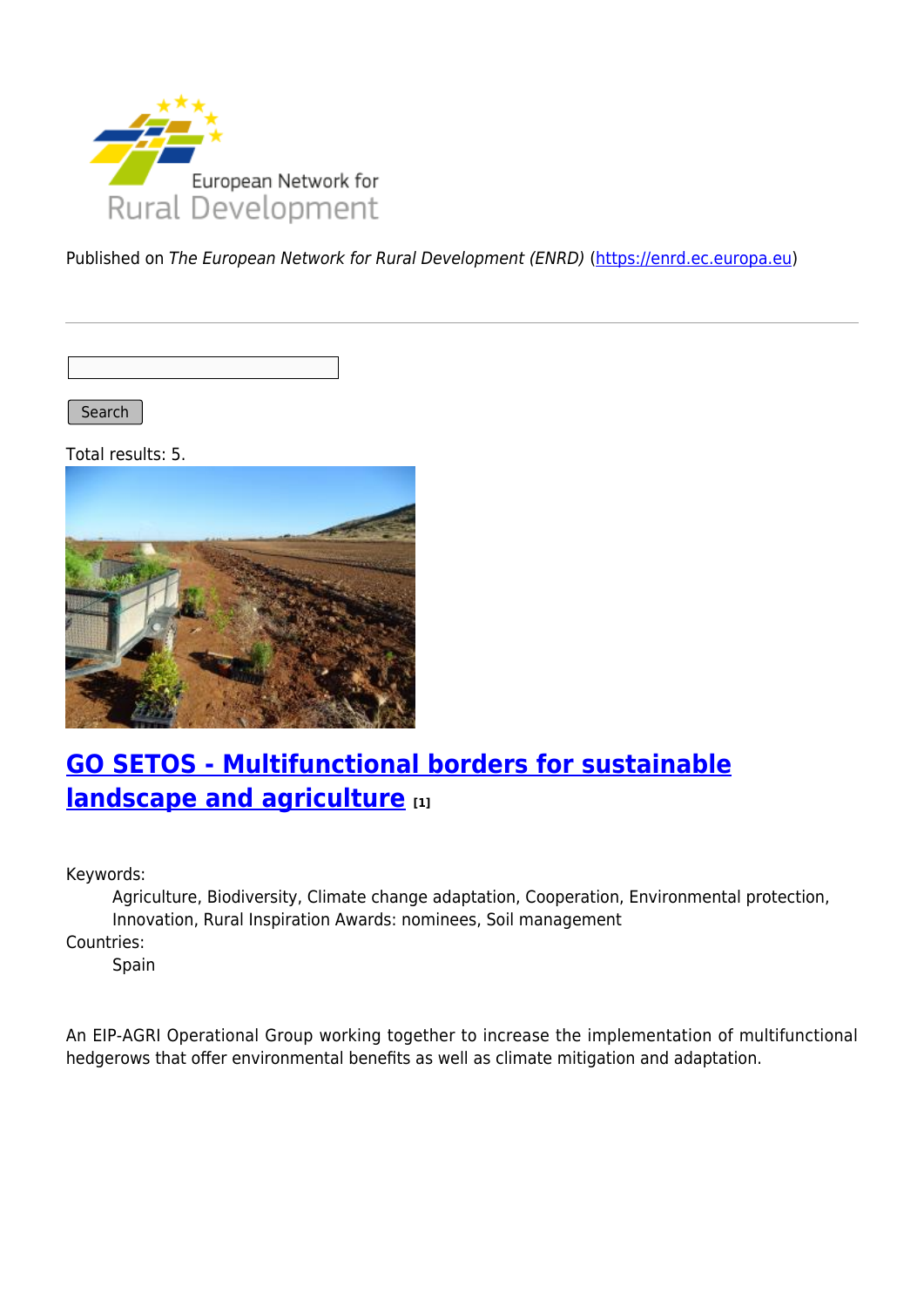

## **[Support to civil society organisations for the preservation](https://enrd.ec.europa.eu/projects-practice/support-civil-society-organisations-preservation-and-promotion-biodiversity_en) [and promotion of biodiversity](https://enrd.ec.europa.eu/projects-practice/support-civil-society-organisations-preservation-and-promotion-biodiversity_en) [2]**

Keywords:

Advisory services, Biodiversity, Cooperation, Environmental protection, Nature conservation, Protected areas

Countries:

France

Organising a series of awareness raising and capacity building activities for environmental NGOs in Mayotte.



## **[Optimising catch crops in arable farming in Austria](https://enrd.ec.europa.eu/projects-practice/optimising-catch-crops-arable-farming-austria_en) [3]**

Keywords: Agriculture, Cooperation, Environmental sustainability, Soil management Countries: Austria

Set up an operational group to test different practices for optimal catch crop management and assess their efficiency in reducing nitrogen and carbon emissions.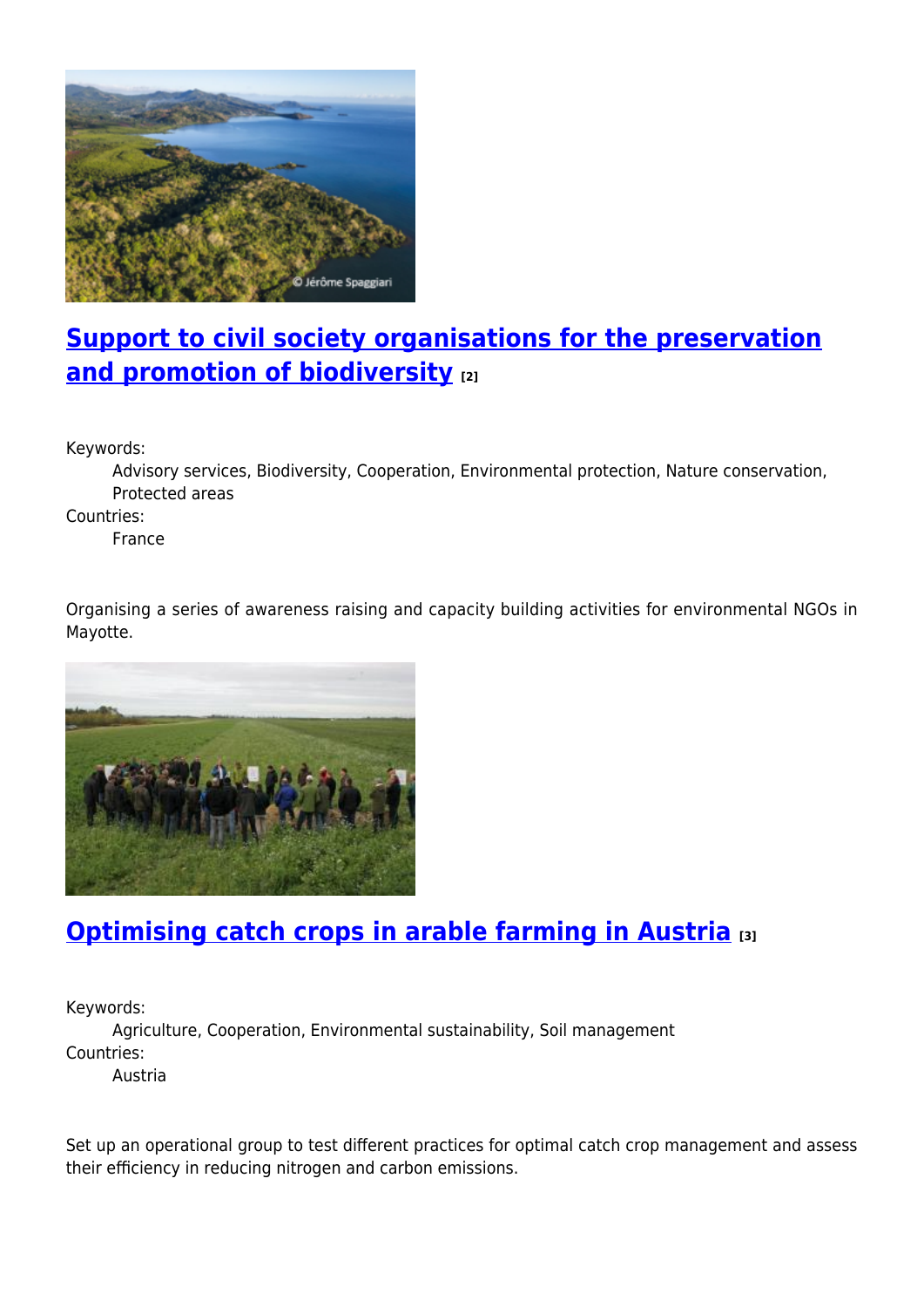

# **[Promoting generational renewal through the Czech National](https://enrd.ec.europa.eu/projects-practice/promoting-generational-renewal-through-czech-national-rural-network_en) [Rural Network](https://enrd.ec.europa.eu/projects-practice/promoting-generational-renewal-through-czech-national-rural-network_en) [4]**

Keywords:

Agriculture, Competitiveness, Information & promotion activities, Networking, Young farmers Countries:

Czech Republic

A series of seminars to create opportunities for formal and tacit knowledge transfer between experienced farmers and newcomers to agriculture.



## **[Fighting against soil erosion in Mayotte \(LESELAM\)](https://enrd.ec.europa.eu/projects-practice/fighting-against-soil-erosion-mayotte-leselam_en) [5]**

Keywords: Agriculture, Cooperation, Soil management Countries: France

A cooperation project brought together local farmers, inhabitants and public services managers to jointly define and promote soil preservation technics adapted to the local environment.